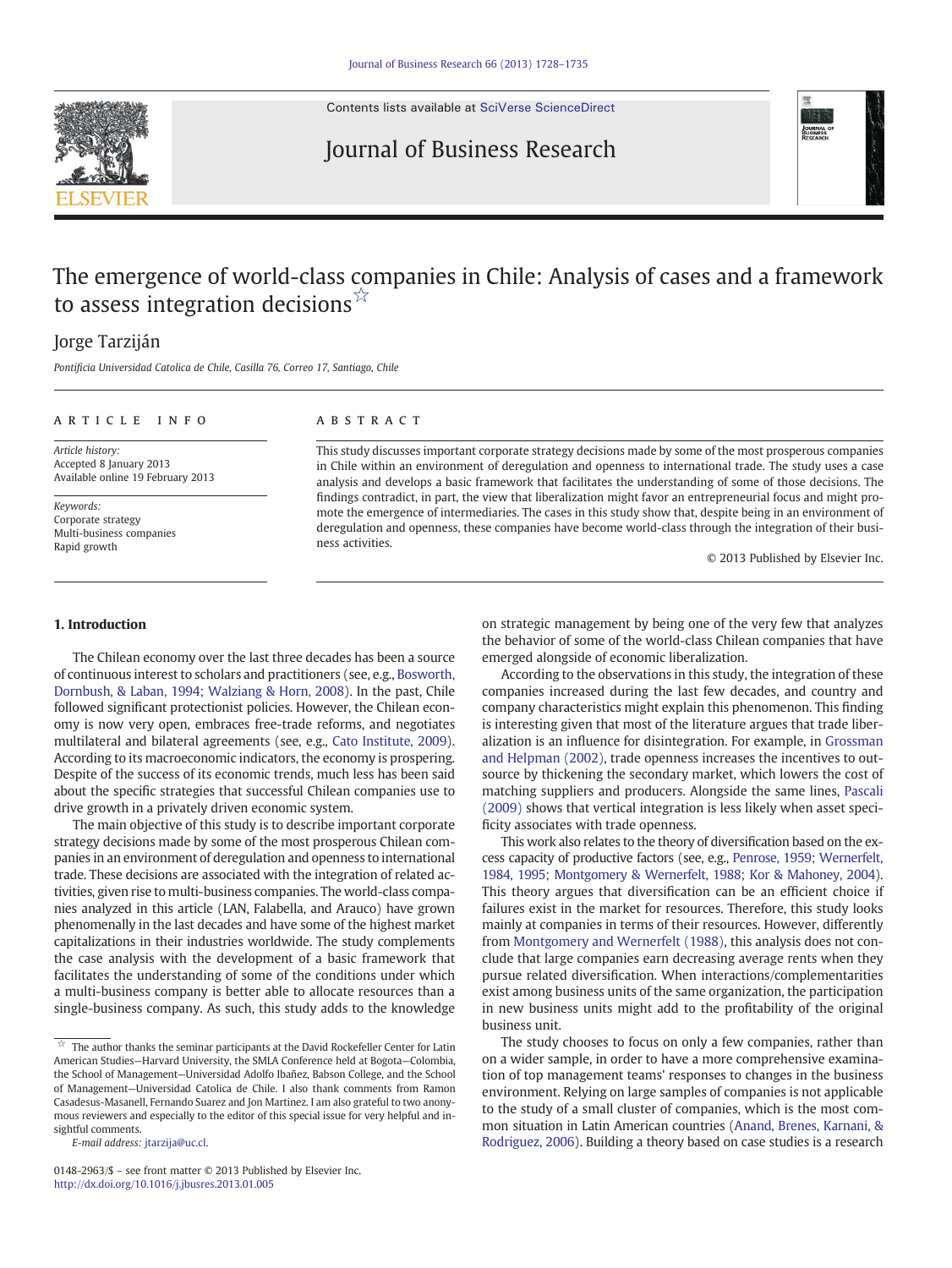strategy that involves using one or more cases to create theoretical constructs, propositions, and/or midrange theory from case-based empirical evidence [\(Eisenhardt, 1989; Eisenhardt & Graebner, 2007](#page--1-0)). Consistent with [Woodside \(2010\)](#page--1-0), this research involves direct observation within the environments of the case by asking case participants for explanations and interpretations of data, and analyses of written documents and natural sites.

This study also relates to the literature that analyzes the relation between institutional context and company diversification. Economists have tended to view institutional contexts primarily in terms of the extent to which the presence of specialized intermediaries characterize the contexts [\(Spulber, 1996\)](#page--1-0). [Khanna and Palepu \(2011\)](#page--1-0) argue that intermediaries are important for companies because they might raise the willingness to pay (WTP) of consumers and lower companies' costs, whereas [Williamson \(1985\)](#page--1-0) suggests that the optimal scope of a company is a function of ambient transaction costs and, therefore, of the extent of specialized intermediation.

[Khanna and Palepu \(2000\)](#page--1-0) argue that the gradual emergence of intermediaries will characterize the Chilean economy. This study's findings contradict this view in part. The companies analyzed in this study show that, despite being in an environment of deregulation and openness, they have become world-class through the integration of their business activities. This integration has allowed the companies to better allocate and leverage their key resources. The first possible explanation for this finding is that integration is an example of a suboptimal strategy arising from an inefficient market for corporate control, whereas the second explanation is that the deregulation of markets that are intrinsically small does not necessarily motivate the development of relevant intermediaries for companies that need to be large in order to compete internationally, encouraging company integration. The profitability of the companies analyzed here and the close monitoring of them by many institutional and private investors tend to argue against the first hypothesis.

The organization of this study is as follows. After this introduction, the second section presents a basic framework to analyze the scope decisions. In the third section, we introduce the case analysis and apply the framework developed in the second section to the cases. In this section we also present a summary of the chronology of trade liberalization. Conclusions are presented in the fourth section of the article.

### 2. Corporate strategy and optimization in the use of resources: A simple framework

The strategic management agenda has discussed the relation between resources and integration decisions for several decades (see, e.g., [Penrose, 1959; Wernerfelt, 1984, 1995; Montgomery &](#page--1-0) [Wernerfelt, 1988; Doving & Goodeman, 2008\)](#page--1-0). Although the framework for this analysis has roots in the earlier work done in strategic management by authors such as the aforementioned, the analysis presented in this article is different in that a company can either use its resource in its own production or the company can sell the unused portion of the resource in the market. As a result, the company optimizes a two-part function where one part relates to the value the company gets from using the resource internally (e.g., to expand current activities) and the other part relates to the value the company obtains by selling the unused portion of the resource in the market. Decisions about the uses of a resource are interdependent, because greater internal use creates less availability to sell the resource in the market, and vice-versa.

The concept of value function is the focus of this discussion. Specifically, v(N) is defined as the value function to be maximized where N shows the set of choices made by the company. The concept of value function has been used to analyze different strategic management decisions in which the issues of value creation and/or value appropriation arise ([Brandenburger & Stuart, 1996; Chatain & Zemsky,](#page--1-0) [2007; Lippman & Rumelt, 2003](#page--1-0)). To illustrate the concept of value function and the concept's relation with the choices of the businesses undertaken by a company, let  $b_i$  be business i,  $I_i$  be a resource (or vector of resources) required to participate in that business, and  $I_{i,m}$  be a vector of resources required to participate in businesses i to m. Thus, our study defines the following:  $v(I_i, b_i)$  equals the value of the company by participating in a single business  $b_i$ ; and  $v(I_{i...m}, b_i, \ldots, b_m)$ equals the value of the company by participating in businesses  $b_i$  to  $b_m$  ( $m \neq i$ ). The company might also choose to use only part of the resource I due to, for example, restrictions associated with the size of the market. In this case, the value of a single-business company is:

$$
v(l_i^S, b_i) + v(l_i^{CS}) = \text{value of the single-business company} \tag{1}
$$

where  $I_i^S$  is the portion of the resource used by the company in business i and  $v(I_i^{CS})$  is the value obtained by selling the remainder of the resource in the market. The resource can be sold to intermediaries or to producers of other goods. The value of  $v(I_i^{CS})$  is zero when the resource is exhausted by its use in business i or when the resource is not exhausted but is no longer able to get any further value in the market. On the other hand, the value of the multi-business company is:

$$
v(I_{i...m}^M, b_i, ... b_m) + v(I_{i...m}^M) = value of the multi-business company
$$
 (2)

where  $I_{i...m}^M$  is the resource actually used in the multi-business case, and  $v(I_{i...m}^{CM})$  is the value obtained by selling the unused part of the resource in the market. Eqs. (1) and (2) show that a multi-business company outperforms a single-business company as long as:

$$
v\Big(I_{i\dots m}{}^M, b_i,\dots b_m\Big)+v\Big(I_{i\dots m}{}^{CM}\Big)>v\Big(I_i^{\;S},b_i\Big)+v\Big(I_i^{\;CS}\Big). \hspace{1.5cm} (3)
$$

The assumption here is that the use of the resource is exhausted when the company participates in multi-businesses. As such, a company prefers to be a multi-business organization as long as the inequality (4) is satisfied:

$$
v\Big(I_{i\dots m}{}^M, b_i \dots b_m\Big)>v\Big(I_i{}^S, b_i\Big)+v\Big(I_i{}^{CS}\Big) \hspace{1.5cm}(4)
$$

where business i corresponds to the single business that maximizes the value of  $(v(I_i^S, b_i) + v(I_i^{CS}))$ , and businesses i...m corresponds to the combination of businesses that maximizes  $v(I_{i...m}^M, b_i, \ldots, b_m)$ .

The fulfillment of expression (4) depends, among other variables, on:

- i. The degree of development of the market for intermediaries (buyers) for that resource. A higher development of this market increases the value of  $v(I_i^{CS})$  and the likelihood of observing a single-business type of company.
- ii Economies of scope. Larger economies of scope increase the value of v( $I_{i...m}^{M}$ ,  $b_i$ ,..., $b_m$ ), favoring a multi-business type of organization.
- iii Economies of scale. Larger economies of scale increase  $v(I_i^S, b_i)$ , favoring specialization and the single-business organization.

### 3. Case analyses

This section reviews the cases of three Chilean companies that, despite being in competitive sectors and in an environment of deregulation and openness to international trade, have become world-class companies through the integration of their business activities. This integration allows these companies to better allocate and leverage their key resources and to take advantage of different types of synergies, such as economies of scope. The analysis follows the suggestions of [Pettigrew \(1988\)](#page--1-0) and constrains the variation due to size differences among the companies by only selecting large companies in